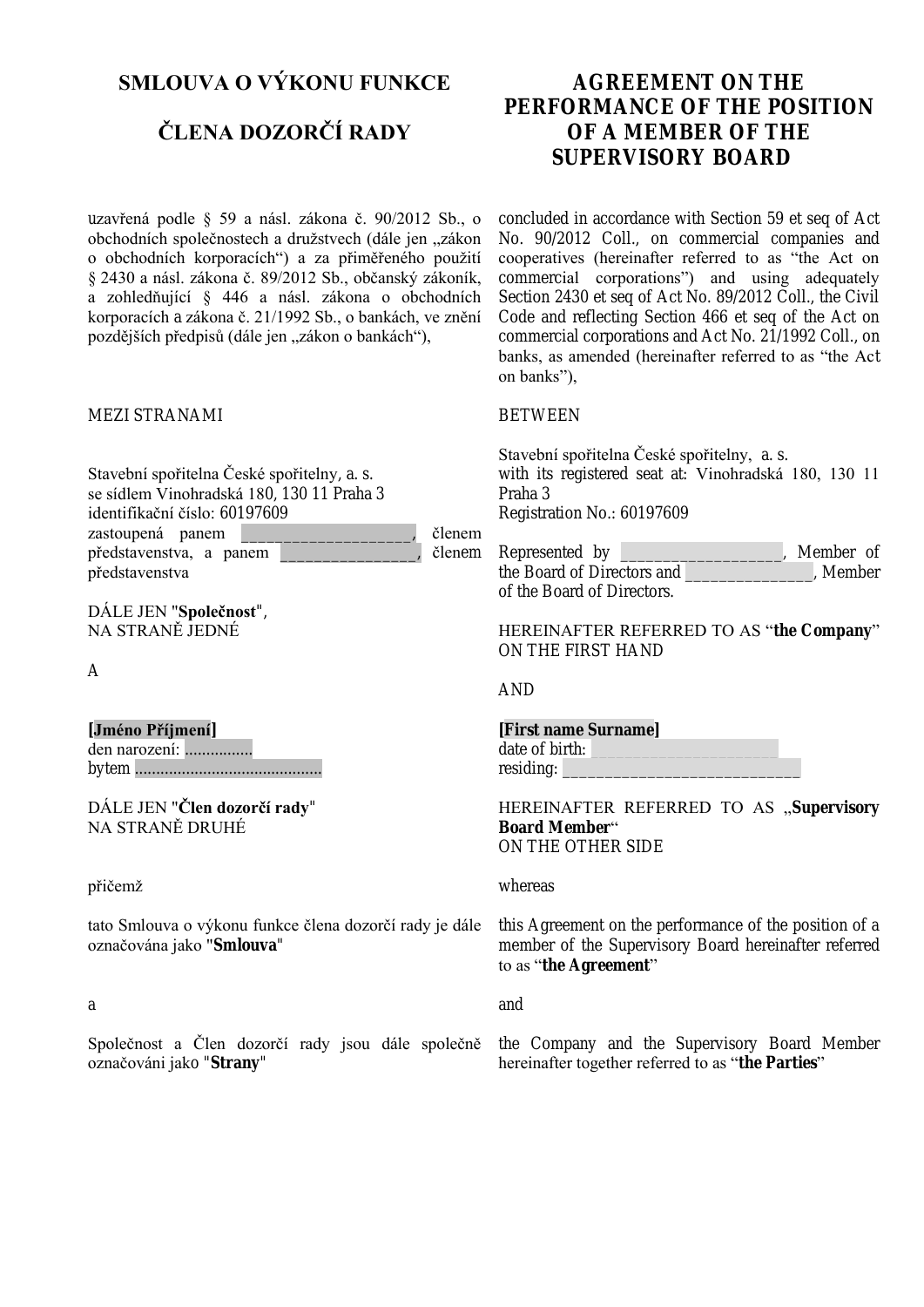# **JELIKOŽ :**

- A) Člen dozorčí rady byl v souladu s právními předpisy A. a stanovami Společnosti zvolen do funkce člena dozorčí rady Společnosti, a to na základě rozhodnutí valné hromady Společnosti, s účinností ke dni ………
- B) Strany si přejí vymezit svá vzájemná práva a B. povinnosti vyplývající ze zvolení Člena dozorčí rady do funkce člena dozorčí rady Společnosti.

VZHLEDEM K TÉTO SKUTEČNOSTI se Strany dohodly na následujícím:

# **1. PŘEDMĚT SMLOUVY**

- 1.1 Společnost tímto angažuje Člena dozorčí rady k výkonu funkce člena dozorčí rady Společnosti. Člen dozorčí rady vykonává funkci člena dozorčí rady Společnosti za podmínek stanovených příslušnými právními předpisy, stanovami Společnosti, rozhodnutími valné hromady Společnosti a touto Smlouvou.
- 1.2 Člen dozorčí rady bude společně s ostatními členy dozorčí rady Společnosti kontrolovat dodržování obecně závazných právních předpisů ve Společnosti včetně dodržování stanov Společnosti a usnesení valné hromady Společnosti, jsou-li v souladu se zákonem, jakož i odpovídat za ostatní záležitosti příslušející členům dozorčí rady nebo dozorčí radě, jak jsou stanoveny v příslušných právních předpisech, stanovách Společnosti, rozhodnutích valné hromady Společnosti a v této Smlouvě.
- 1.3 Člen dozorčí rady se zavazuje vykonávat funkci člena dozorčí rady za podmínek stanovených dále.

# **2. POVINNOSTI ČLENA DOZORČÍ RADY**

2.1 Člen dozorčí rady se zavazuje vykonávat povinnosti související s funkcí člena dozorčí rady Společnosti v souladu s příslušnými právními předpisy,

# **WHEREAS:**

- The Supervisory Board Member was elected in accordance with applicable legal regulations and the Articles of Association of the Company to the position of a member of the Supervisory Board of the Company, based on a resolution of the General Meeting of the Company, as of …………
	- The Parties desire to set out their mutual rights and obligations arising from the election of the Supervisory Board Member to the position of a member of the Supervisory Board of the Company.

NOW, THEREFORE, the Parties hetero agree as follows:

## **1. SCOPE OF POW ERS**

- The Company hereby engages the Supervisory Board Member to carry out the position of a member of the Supervisory Board of the Company. The Board Member performs the position of a member of the Supervisory Board of the Company under the terms and conditions stipulated by respective legal regulations, the Articles of Association of the Company, resolutions of the General Meeting of the Company and this Agreement.
- Together with the other members of the Supervisory Board of the Company, the Supervisory Board Member shall control compliance of the generally binding legal regulations, including compliance of the Articles of Association of the Company and resolutions of Company´s General Meeting, if they are in accordance with legal regulations, as well as be responsible for other matters appropriate for a member of the Supervisory Board or for the Supervisory Board as specified by the respective legal regulations, the Articles of Association of the Company, resolutions of the General Meeting of the Company and this Agreement.
- The Supervisory Board Member undertakes to carry out the position of a member of the Supervisory Board of the Company as hereinafter stipulated.

#### **2. OBL IGA TIONS OF THE BOARD MEMBER**

2.1 The Supervisory Board Member agrees to perform his obligations associated with the office of the member of the Supervisory Board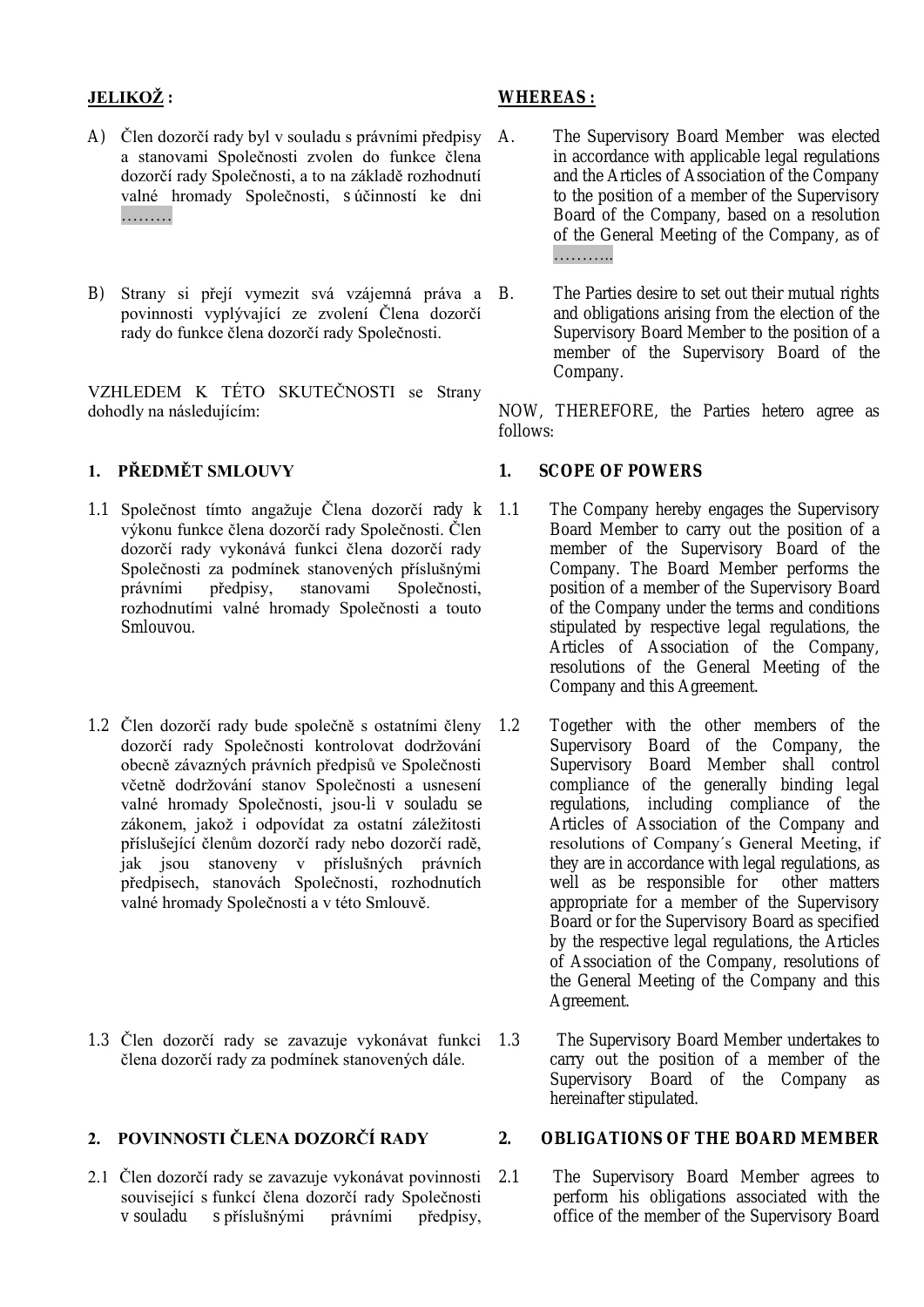stanovami Společnosti a rozhodnutími valné hromady Společnosti, pokud jsou v souladu s příslušnými právními předpisy. Zejména se Člen dozorčí rady společně s ostatními členy dozorčí rady zavazuje:

- 2.1.1 volit a odvolávat členy představenstva, doporučovat představenstvu kandidáty na funkce předsedy představenstva a místopředsedy představenstva;
- 2.1.2 schvalovat smlouvy o výkonu funkce mezi Společností a členy představenstva Společnosti a plnění ve prospěch členů představenstva včetně vnitřních předpisů s tím souvisejících, dále schvalovat a pravidelně vyhodnocovat souhrnné zásady odměňování ve Společnosti;
- 2.1.3 dohlížet na výkon působnosti představenstva a na činnost Společnosti;
- 2.1.4 řídit se zásadami schválenými valnou hromadou, ledaže jsou tyto v rozporu se zákonem nebo stanovami;
- 2.1.5 přezkoumávat řádnou, mimořádnou, konsolidovanou a případně mezitímní účetní závěrku a návrh na rozdělení zisku nebo na úhradu ztráty a předkládat svá vyjádření valné hromadě;
- 2.1.6 kontrolovat dodržování obecně závazných právních předpisů ve Společnosti včetně dodržování stanov a usnesení valné hromady, jsou-li v souladu se zákonem;
- 2.1.7 nahlížet do všech dokladů a záznamů týkajících se činnosti Společnosti a kontrolovat, zda jsou účetní zápisy vedeny řádně a v souladu se skutečností a zda se podnikatelská či jiná činnost Společnosti děje v souladu s jinými právními předpisy a stanovami;
- 2.1.8 účastnit se zasedání dozorčí rady v souladu se stanovami a právními předpisy;

in accordance with the applicable legal regulations, the Company's articles of association and resolutions of the Company's General Meeting, provided that they comply with the applicable legal regulations. The Supervisory Board Member agrees, in particular together with the other members of the Supervisory Board to:

- 2.1.1 elect and remove members of the Board of Directors; recommend to the Board of Directors candidates for the office of Chairman and V ice-Chairman of the Board of Directors;
- 2.1.2 approve agreements on discharge of an office concluded between the Company and members of the Company's Board of Directors and payments and benefits to the members of the Board of Directors, including the corresponding internal regulations; approve and review general rules of remuneration within the Company;
- 2.1.3 supervise over the exercise of the competence of the Board of Directors and the Company's activities;
- 2.1.4 comply with the rules approved by the General Meeting, unless they are at variance with the law or the articles of association;
- 2.1.5 review the ordinary, extraordinary and consolidated financial statements, and interim financial statements, if appropriate, and the proposal for distribution of profits or payment of losses, and submit its opinion to the General Meeting;
- 2.1.6 control compliance with the generally binding legal regulations within the Company, including compliance with the articles of association and resolutions of the General Meeting, provided that they comply with the law;
- 2.1.7 peruse all documents and records concerning the activities of the Company and control whether the accounting records are kept properly in accordance with the facts and whether the business or other activities of<br>the Company are implemented in the Company are implemented in accordance with other legal regulations and articles of association;
- 2.1.8 attend meetings of the Supervisory Board in accordance with the articles of association and applicable legal regulations;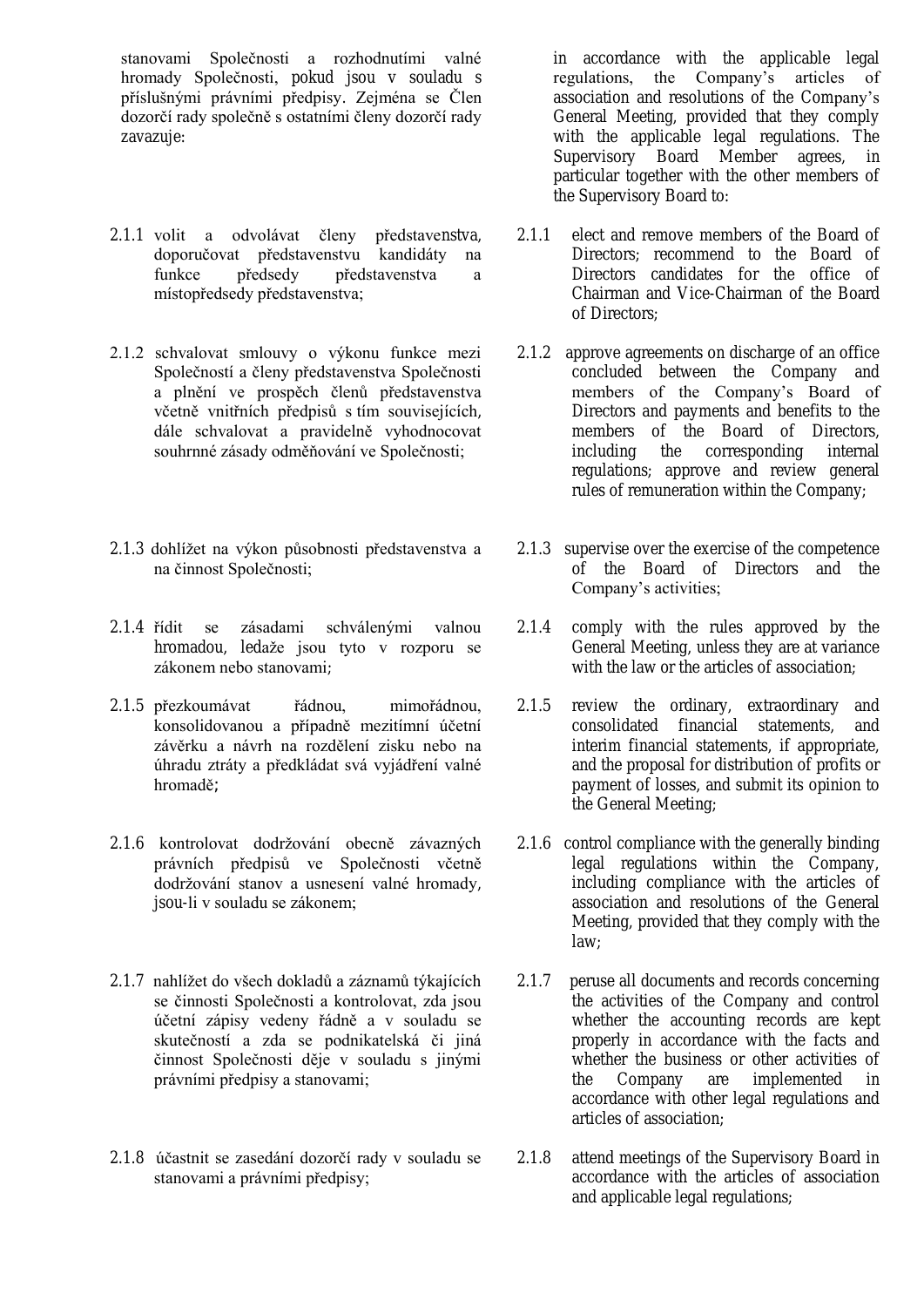- 2.1.9 účastnit se valné hromady Společnosti a seznamovat jí s výsledky činnosti dozorčí rady;
- 2.1.10 předkládat valné hromadě i představenstvu Společnosti svá vyjádření, doporučení a návrhy na rozhodnutí,
- 2.1.11zřizovat výbory a stanovovat obsah jejich činnosti,
- 2.1.12plnit veškeré stanovené povinnosti Společnosti vůči České národní bance a další obdobné povinnosti podle zákona o bankách.
- 2.2 Člen dozorčí rady se zavazuje vykonávat funkci člena dozorčí rady řádně, odborně, s péčí řádného hospodáře a poctivě a pečlivě podle svých nejlepších schopností.
- 2.3 Člen dozorčí rady dále zastupuje Společnost v řízení před soudy a jinými orgány proti členu představenstva.
- 2.4 Člen dozorčí rady svolává a řídí zasedání dozorčí rady, v zákonem a stanovami vymezených případech.

# **3. POVINNOSTI SPOLEČNOSTI**

- 3.1 Společnost je Členu dozorčí rady povinna vytvářet podmínky nutné pro plnění předmětu této smlouvy, tj. zajistit mu zejména příslušné prostory, vybavení a prostředky, potřebné pro výkon funkce.
- 3.2 Společnost uhradí Členu dozorčí rady veškeré přiměřené náklady vynaložené nutně a účelně v souvislosti s plněním jeho povinností. Cestovní výdaje budou Členovi dozorčí rady hrazeny nejméně ve výši a za podmínek stanovených zákonem č. 262/2006 Sb., zákoník práce, ve znění pozdějších předpisů, přičemž náhrada zvýšených stravovacích výdajů při služební cestě Člena dozorčí rady bude Členu dozorčí rady poskytnuta nejméně ve výši, v jaké náleží zaměstnancům Společnosti.
- 2.1.9 attend General Meetings of the Company and acquaint the General Meeting with the results of the Supervisory Board's activities;
- 2.1.10 submit its opinions, recommendations and proposals for decisions to the General Meeting and the Board of Directors of the Company;
- 2.1.11 establish committees and determine the scope of their activities;
- 2.1.12 perform any and all stipulated duties of the Company towards the Czech National Bank and other similar duties stipulated by the Act on Banks.
- 2.2 The Supervisory Board Member agrees to discharge the office of member of the Supervisory Board properly, with due proficiency, professional care and diligence, fairly and according to his best skills.
- 2.3 The Supervisory Board Member shall also represent the Company in proceedings before the courts and other authorities against a member of the Board of Directors.
- 2.4 The Supervisory Board Member shall preside over meetings of the Supervisory Board, in the cases stipulated by legal regulations and the Articles of Association of the Company.

#### **3. OBL IGA TIONS OF THE COMPANY**

- 3.1 The Company shall create the Supervisory Board Member conditions necessary for the performance of subject of this agreement, i. e. to ensure him in particular relevant premises, facilities and resources, necessary for the performance of the position.
- 3.2 The company shall reimburse the Supervisory Board Member for all reasonable expenses incurred necessarily and purposefully in connection with the performance of his duties. Travel expenses shall be reimbursed minimum in the amount and subject to the terms defined in the Act No. 262/2006 Coll., the Labour Code, as amended, whereas the Board Member is entitled to reimburse for increased meal expenses incurred in accordance with business trip at least in amount to which the employees of the Company are entitled to.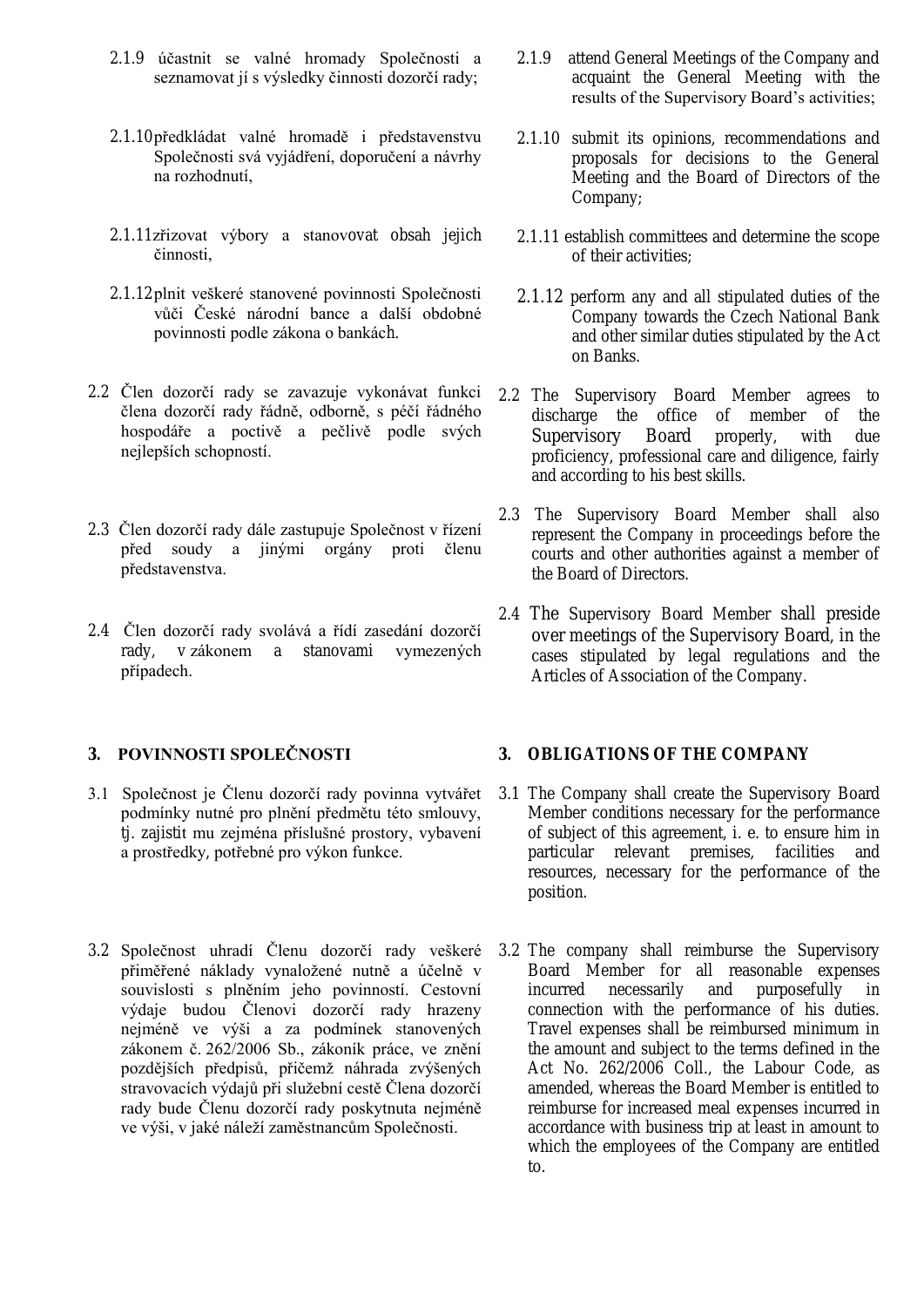# **4. MÍSTO VÝKONU**

Hlavním místem výkonu povinností Člena dozorčí rady bude skutečné sídlo Společnosti. V případě potřeby Společnosti vykonává Člen dozorčí rady povinnosti člena dozorčí rady po České republice i v zahraničí.

# **5. ODMĚNA**

- 5.1 Za výkon funkce Člena dozorčí rady podle Smlouvy zaplatí Společnost Členu dozorčí rady měsíční odměnu ve výši \_\_\_\_\_\_\_\_\_\_\_\_\_\_\_\_\_\_\_ Kč (slovy: korun českých). Odměna může být případně zvýšena na základě rozhodnutí valné hromady Společnosti. Odměna bude splatná do 10. dne každého následujícího kalendářního měsíce na bankovní účet určený pro tyto účely Členem dozorčí rady. Člen dozorčí rady je povinen oznámit Společnosti platební instrukce pro účely převodu odměny do 5 kalendářních dnů ode dne podpisu této Smlouvy. V případě změn platebních instrukcí je Člen dozorčí rady povinen oznámit dané změny Společnosti alespoň 5 kalendářních dnů přede dnem účinnosti této změny.
- 5.2 Společnost z odměny příslušející Členu dozorčí rady srazí daň a provede jiné srážky v souladu s příslušnými právními předpisy.

## **6. DOBA PLATNOSTI SMLOUVY A JEJÍ UKONČENÍ**

- 6.1 Tato Smlouva nabývá platnosti dnem jejího schválení valnou hromadou Společnosti a podpisem obou Stran.
- 6.2 Člen dozorčí rady přestane vykonávat funkci člena dozorčí rady Společnosti v souladu s ustanoveními zákona o obchodních korporacích, zákona o bankách a stanovami Společnosti na základě:
- 6.2.1 písemného odstoupení Člena dozorčí rady z funkce člena dozorčí rady písemným prohlášením doručeným valné hromadě na adresu sídla Společnosti. Výkon funkce Člena dozorčí rady končí uplynutím jednoho měsíce ode dne doručení oznámení Společnosti, neschválí-li valná hromada na žádost odstupujícího Člena dozorčí rady jiný okamžik zániku. Člen dozorčí rady však nesmí ze své funkce odstoupit v době, která je pro Společnost nevhodná;

# **4. LOCA TION**

The principal place of the performance of the duties of the Supervisory Board Member shall be the real seat of the Company. If it is required, the Supervisory Board Member performs the function of the member of the Supervisory Board within Czech republic or abroad.

# **5. COMPENSA TION**

- 5.1 The Company shall pay the Supervisory Board Member for the performance of his office under this Agreement monthly remuneration of CZK  $\Box$ words: The Czech contract of the Czech contract of  $C$ zech contract of  $C$ zech contract of  $C$ crowns). Upon decision of the General Meeting of the Company, the sum of remuneration may be higher. The remuneration shall be paid monthly on the  $10<sup>th</sup>$  day of the next month to the bank account given for such purpose by the Supervisory Board Member. The Supervisory Board Member shall give the Company relevant payment instructions within 5 calendar days of signing the hereof. Any change in payment instructions shall be notified to the Company at least 5 calendar days before the effective date of such change.
- 5.2 The Company shall make tax and other withholdings on payment of the Supervisory Board Member's compensation in accordance with the relevant legal regulations.

# **6. DURA TION AND TERMINA TION**

- 6.1 The Agreement shall become valid on the day it is approved by the Company´s General Meeting and by signature of the Parties.
- 6.2 The Supervisory Board Member ceases to hold the position of a member of the Supervisory Board of the Company in accordance with the provisions of the Act on commercial corporations, the Act on banks and the Articles of Association of the Company as follows by:
- 6.2.1 written resignation of the Supervisory Board Member from the position of member of the Supervisory Board, based on a written notice delivered to the General Meeting of the Company to the address of the registered seat of the Company. The performance of the position of the Supervisory Board Member is terminated 1 month after the notice was delivered to the Company, unless the General Meeting of the Company, on the request of the resigning member of the Supervisory Board, approves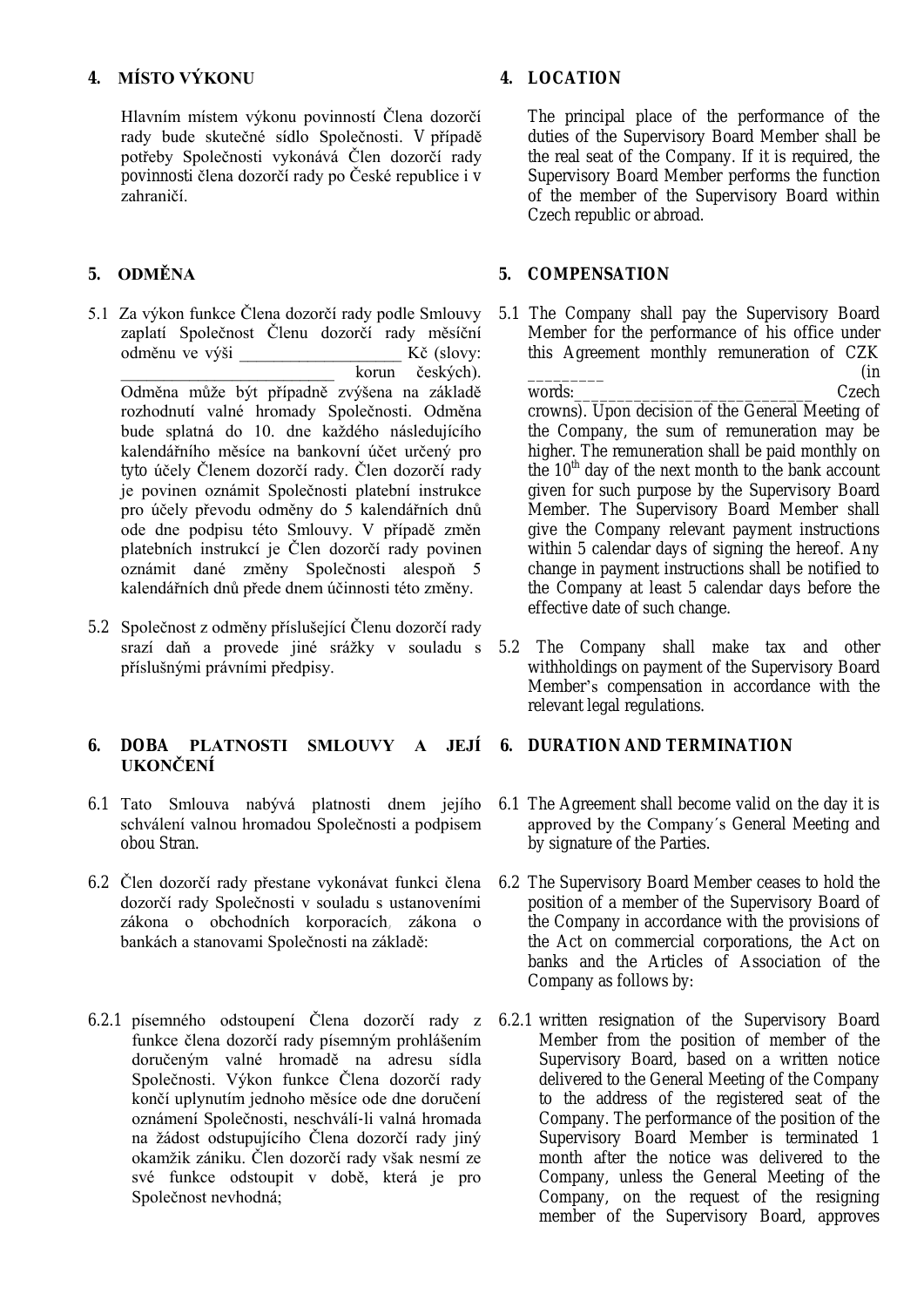- 6.2.2 písemného odvolání Člena dozorčí rady z funkce člena dozorčí rady Společnosti na základě rozhodnutí valné hromady a doručeným Členovi dozorčí rady. Toto odvolání nabude účinnosti jeho doručením Členovi dozorčí rady;
- 6.2.3 smrti Člena dozorčí rady;
- 6.2.4 uplynutí funkčního období stanoveného pro člena dozorčí rady ve stanovách Společnosti;
- 6.2.5 jiného způsobu ukončení v souladu s právními předpisy, zejména zákonem o obchodních korporacích a zákonem o bankách.
- 6.3 Člen dozorčí rady oznamuje Společnosti svůj záměr odstoupit z funkce člena dozorčí rady Společnosti zpravidla alespoň 60 dní předem.
- 6.4 Před ukončením této Smlouvy Člen dozorčí rady učiní veškerá opatření, aby předešel tomu, aby Společnosti vznikla škoda, nebo informuje Společnost o nezbytnosti takových opatření.
- 6.5 Při ukončení této Smlouvy vrátí Člen dozorčí rady Společnosti veškeré dokumenty, korespondenci, záznamy a jiné materiály bez ohledu na jejich formu, které obsahují informace o Společnosti, její podnikatelské činnosti a o jejích obchodních partnerech a které patří Společnosti, jakož i veškeré další hodnoty patřící Společnosti. Člen dozorčí rady si nesmí ponechat jakékoli kopie takových dokumentů, software, hardware nebo takových informací. Člen dozorčí rady je dále povinen odstoupit ze všech funkcí, do nichž byl zvolen, zařazen nebo jinak ustaven v souvislosti s výkonem své funkce podle této Smlouvy.

### **7. POVINNOST MLČENLIVOSTI**

7.1 Člen dozorčí rady bere na vědomí, že na veškeré bankovní obchody, peněžní služby včetně stavu na účtech a depozit vedené nebo poskytované Společností se vztahuje bankovní tajemství ve smyslu příslušných právních předpisů. Člen dozorčí rady se zavazuje zachovávat mlčenlivost o všech takových informacích nebo údajích, s výjimkou situací, kdy je zbaven povinnosti mlčenlivosti ve smyslu zákona o bankách. Tato povinnost

other moment of termination. However, the Supervisory Board Member, is not allowed to resign from his function at the time that is inappropriate for the Company;

- 6.2.2 written dismissal of the Supervisory Board Member from the position of a member of the Supervisory Board of the Company based on a written dismissal, issued by the General Meeting and delivered to the Supervisory Board Member. Such dismissal becomes effective on delivery to the Board Member;
- 6.2.3 death of the Supervisory Board Member;
- 6.2.4 expiration of the discharge period as stipulated for a member of the Supervisory Board in the Articles of Association of the Company;
- 6.2.5 other termination in accordance with legal regulations, in particular the Act on commercial corporations and the Act on banks.
- 6.3 The Supervisory Board Member shall notify the Company of its intention to resign from office at least 60 days in advance.
- 6.4 Prior to the termination of this Agreement, the Supervisory Board Member shall take all measures necessary to prevent any damage arising to the Company or inform the Company of the necessity of such measures.
- 6.5 Upon termination of this A greement, the Supervisory Board Member shall return to the Company forthwith all documents, correspondence, records or other materials in any form, which contain information about the Company, the Company's business and its business partners and which belong to the Company as well as all other property belonging to the Company. The Supervisory Board Member shall not retain any copies of such documents, software, hardware or such information. The Supervisory Board Member shall further resign from any and all offices to which he was elected, appointed or otherwise placed in connection with his office under this Agreement.

## **7. CONFIDENTIA L ITY**

7.1 The Supervisory Board Member acknowledges that all banking transactions, monetary services, including the information on the situation on accounts and deposits carried out or provided by the Company, are bank secrets in accordance with applicable legal regulations. The Supervisory Board Member undertakes to keep all such information and data confidential except for the situation when he is released from his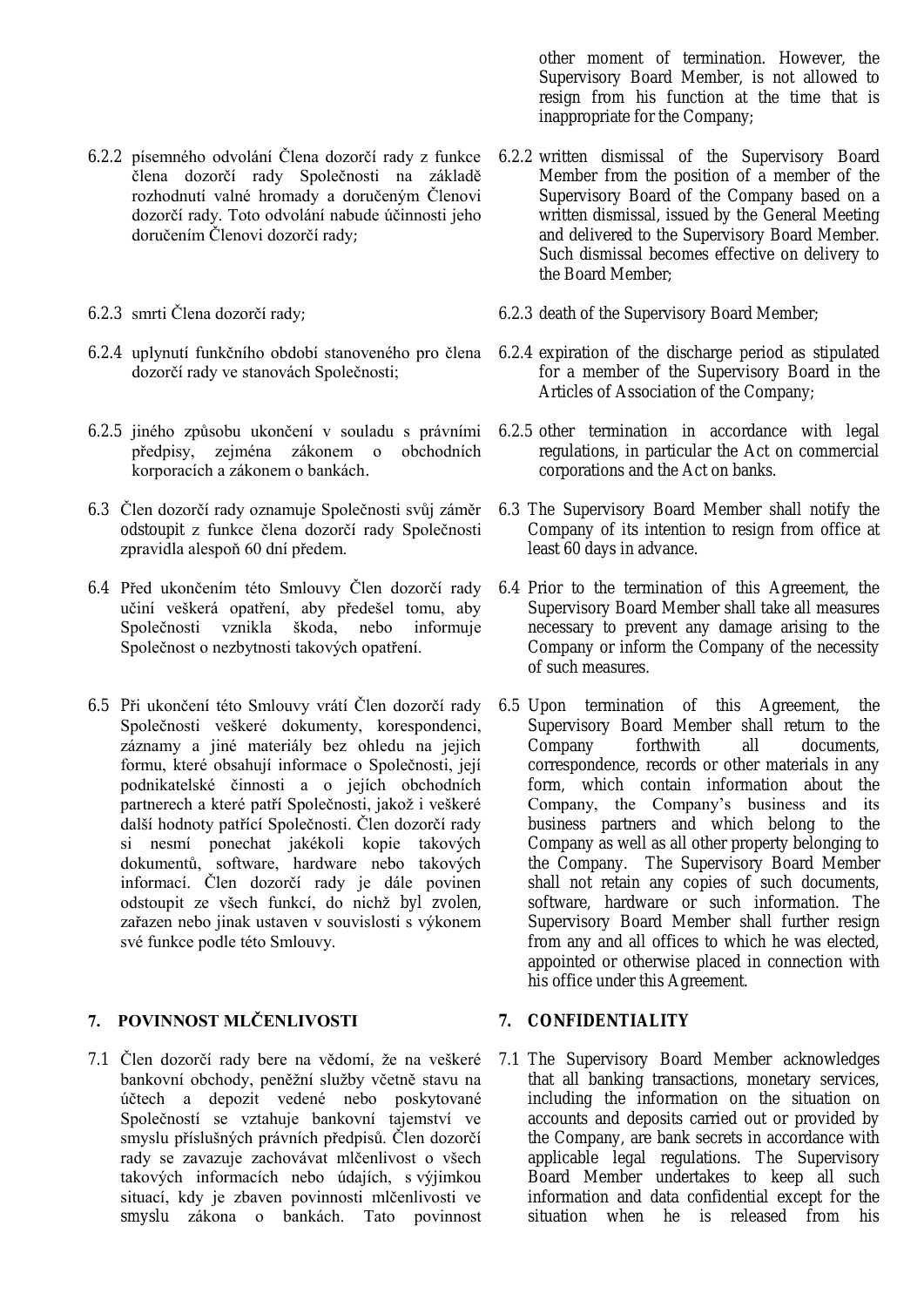mlčenlivosti trvá i po skončení této Smlouvy a není nijak časově omezena.

- 7.2 Člen dozorčí rady dále bere na vědomí, že informace o službách a produktech Společnosti, jak jsou vymezeny ve vnitřních předpisech Společnosti, jsou tajné, byly sděleny Členu dozorčí rady důvěrně a nejsou v příslušných obchodních kruzích běžně dostupné (dále též jen "Obchodní tajemství"). Člen dozorčí rady se dále zavazuje a souhlasí s tím (přičemž tento závazek a souhlas trvají i po ukončení této Smlouvy bez ohledu na důvod tohoto ukončení), že:
- 7.2.1 po dobu trvání této Smlouvy neučiní žádný úkon nebo tvrzení, které by mohlo ohrozit dobré jméno Společnosti nebo její spřízněné osoby ("spřízněná osoba" je osoba přímo nebo nepřímo kontrolující Společnost nebo osoba přímo nebo nepřímo kontrolovaná Společností) nebo jejich příslušné produkty nebo služby; a
- 7.2.2 kdykoli po dobu trvání této Smlouvy nebo kdykoli po jejím ukončení bez ohledu na jeho důvody nesdělí žádné fyzické nebo právnické osobě ani neužije ve vlastní prospěch žádné Obchodní tajemství nebo jinou důvěrnou informaci Společnosti nebo její spřízněné osoby nebo příslušné produkty nebo služby zpřístupněné nebo získané Členem dozorčí rady po dobu platnosti této Smlouvy. Člen dozorčí rady dále souhlasí, že po dobu platnosti této Smlouvy ani po jejím ukončení bez ohledu na jeho důvod, neposkytne ani jiným způsobem nezpřístupní přímo nebo nepřímo, za odměnu ani bezúplatně jakékoli Obchodní tajemství Společnosti žádné osobě.

7.3 Společnost ujednala závazek podle tohoto článku 7 s přihlédnutím ke zkušenostem, znalostem a informacím a odměně, které Člen dozorčí rady získá nebo může získat na základě této Smlouvy.

confidentiality duty in accordance with applicable legal regulations. This confidentiality duty survives the termination of this Agreement and is not subject to any time limitation.

- Supervisory Board Member further acknowledges that information on the Company´s products and services, specified in the internal regulations of the Company, is confidential, has been disclosed to the Supervisory Board Member in confidence, and is not commonly available in the relevant business circles (the "Trade Secret"). The Supervisory Board Member further agrees (and this agreement and obligation shall remain in force and effect after the termination hereof regardless of the reasons for such termination):
- 7.2.1 for the duration this Agreement he will not do any action or make any statement that could discredit the reputation of the Company or its affiliates ("the affiliate" shall mean a person directly or indirectly controlling the Company or any person directly or indirectly controlled by the Company or by a person controlling the Company) or their respective products or services; and
- 7.2.2 whenever within the duration of this Agreement or whenever after its ending no matter what was the reason of ending he shall at no time or at any time subsequent to its termination, regardless of the reason therefore, disclose to any person or entity, or use for personal gain any of the Trade Secrets or any other confidential information of or pertaining to the Company or its affiliates or their respective products and services disclosed to or obtained by Supervisory Board Member during the term of this Agreement. The Supervisory Board Member further agrees that, for the duration of this Agreement not even for its ending no matter what was the reason of ending he shall not, either during the term of this Agreement or subsequent to the termination or expiration hereof, regardless of the reason therefore, disclose or otherwise reveal any of the Trade Secrets to any person, either directly or indirectly, whether or not for compensation or other remuneration;
- The Company has bargained for the covenant set forth in this Article 7 in consideration for the experience, knowledge, information and remuneration the Supervisory Board Member will gain and the compensation he may earn under this Agreement.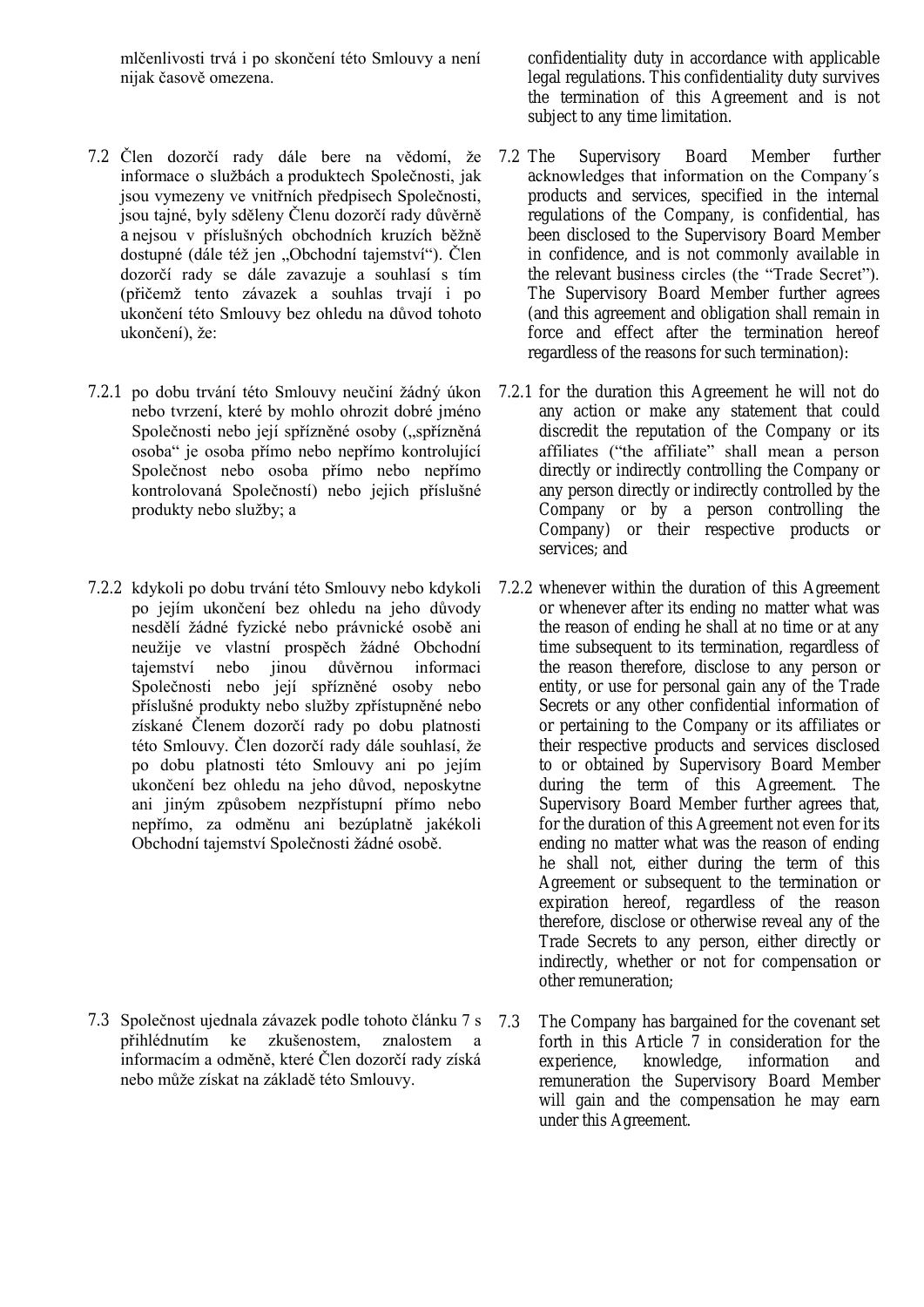### **8. ZÁKAZ KONKURENCE**

- 8.1 Člen dozorčí rady je povinen dodržovat zákaz konkurence podle zákona o obchodních korporacích a příslušných právních předpisů, které se na Společnost vztahují, nestanoví-li zákon o bankách jinak. Člen dozorčí rady souhlasí a prohlašuje vůči Společnosti a jejím právním nástupcům, že po dobu platnosti této Smlouvy podle článku 6 Smlouvy, po dobu, po kterou platnost této Smlouvy bude případně prodloužena, nebude:
- 8.1.1 konkurovat Společnosti, ať samostatnou činností, jako zaměstnavatel, spolupodnikatel, zprostředkovatel, poradce, smluvní partner, zaměstnanec nebo v jakémkoli jiném postavení, ať už přímo nebo nepřímo, v oboru činnosti týkající se bankovních, finančních a investičních služeb, obchodování s cennými papíry, nebo v jakémkoliv jiném oboru činnosti, kterou Společnost v současnosti vykonává nebo kterou Společnost začne vykonávat v rámci své běžné činnosti v době mezi dnem uzavření této Smlouvy a jejím ukončením; a
- 8.1.2 přímo nebo nepřímo nabývat nebo držet majetkovou účast v právnických osobách, ani se jiným způsobem nebude podílet na podnikání v přímé konkurenci a konkurujícím podnikatelské činnosti, kterou Společnost v současnosti vykonává nebo kterou Společnost začne vykonávat v rámci své běžné činnosti po dobu mezi dnem uzavření této Smlouvy a jejím ukončením, zejména jako spolupodnikatel, zprostředkovatel, vedoucí zaměstnanec nebo člen statutárního nebo jiného orgánu.
- 8.2 Člen dozorčí rady pečlivě uvážil povahu a rozsah omezení, jež mu byla uložena a práva a právní prostředky, které byly svěřeny Společnosti podle této Smlouvy, a tímto prohlašuje a souhlasí s tím, že tyto jsou přiměřené co do časového i územního rozsahu, směřují k tomu, aby vyloučily konkurenci, která by jinak ve vztahu ke Společnosti byla nekalá, nepotlačují schopnosti a zkušenosti Členovi dozorčí rady vlastní, jsou v plném rozsahu potřebné k ochraně legitimních zájmů Společnosti a nepřinášejí Společnosti výhody nesouměřitelné s újmou způsobenou Členu dozorčí rady.
- 8.3 Poruší-li Člen dozorčí rady své povinnosti podle článků 7 a 8 této Smlouvy, Společnost může po Členovi dozorčí rady požadovat, aby vydal veškerý

## **8. NON-COMPETITION COMMITMENT**

- 8.1 The Supervisory Board Member shall comply with the non-competition obligations stated under the Act on commercial corporations and relevant legal regulations, unless stipulated otherwise in the Act on banks. The Supervisory Board Member agrees and represents to the Company and its successors, that for the term of this Agreement as set forth in Article 6 of this Agreement hereof, during any extension hereof, the Supervisory Board Member shall not:
- 8.1.1 compete with the Company as principal, employer, co-partner, agent, consultant, independent contractor, employee, or in any other individual or representative capacity, directly or indirectly, in the business relating to the banking and financial and investment services, securities trading or in any other business activity of the Company as presently conducted and as such business may evolve in the ordinary course between the date of conclusion of this Agreement and its termination; and
- 8.1.2 directly or indirectly acquire or own or become a principal, stockholder, co-partner, agent, officer or director of any business in direct competition and competitive to the business of the Company as presently conducted and as the Company business may evolve in the ordinary course between the date of concluding of this Agreement and its termination.
- 8.2 The Supervisory Board Member has carefully considered the nature and extent of the restrictions upon him and the rights and remedies conferred upon the Company under this Agreement, and hereby acknowledges and agrees that the restrictions are reasonable in time and territory, are designed to eliminate competition which otherwise would be unfair to the Company, do not stifle the inherent skill and experience of the Supervisory Board Member and are fully required to protect the legitimate interests of the Company, and do not bring a benefit upon the Company which is disproportionate to the detriment of the Supervisory Board Member.
- 8.3 Should the Supervisory Board Member breach his obligations under Article 7 and 8 of this Agreement, the Company may demand that the Supervisory Board Member surrenders to the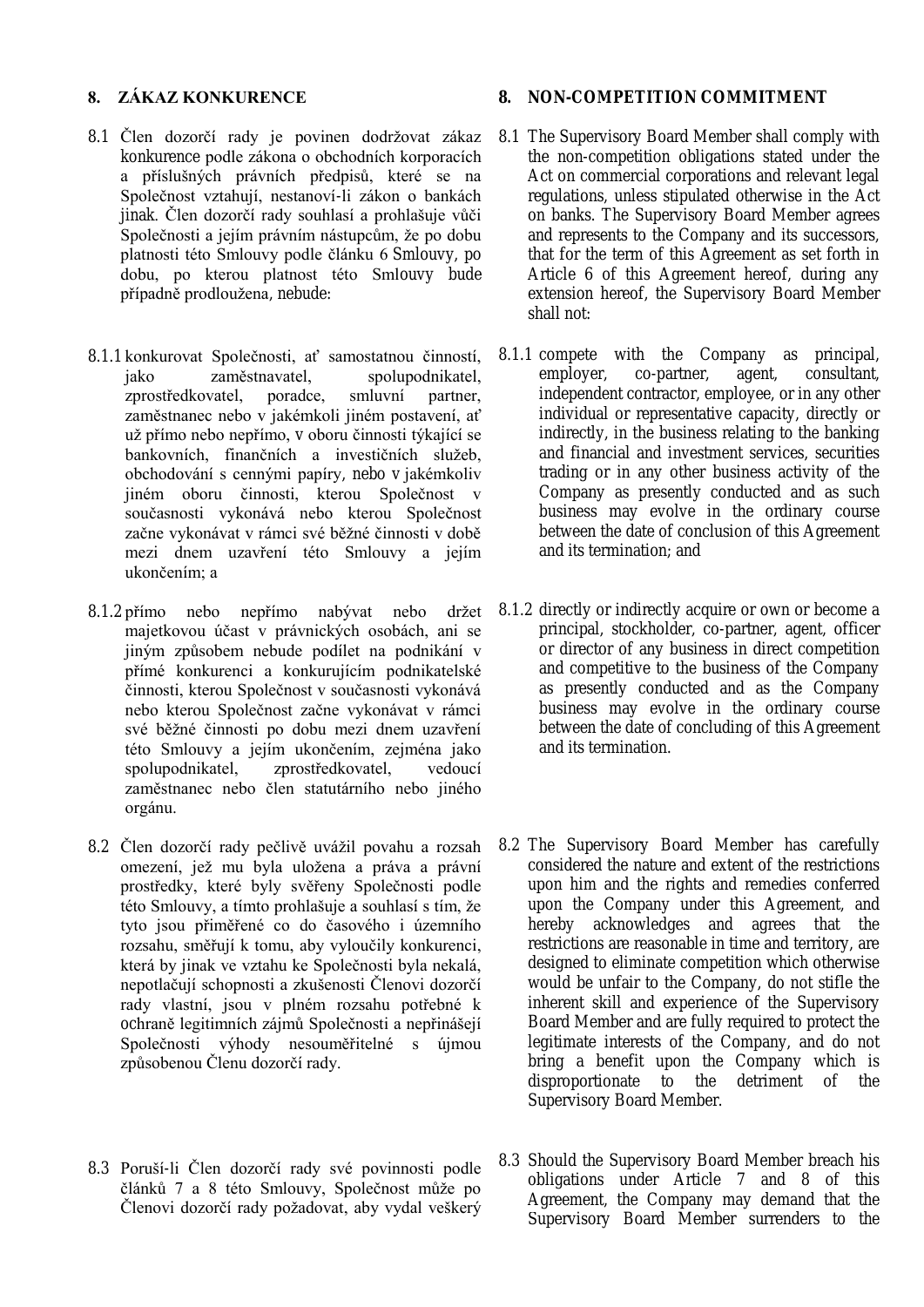prospěch z obchodu, kterým porušil výše uvedené povinnosti, nebo na Společnost převedl odpovídající práva. Tím není dotčeno právo Společnosti na náhradu škody.

# **9. ZÁVĚREČNÁ USTANOVENÍ**

- 9.1 Člen dozorčí rady prohlašuje, že je obeznámen s rozsahem a předmětem jeho povinností podle této Smlouvy.
- 9.2 Touto Smlouvou se ruší veškeré dohody uzavřené mezi Členem dozorčí rady a Společností, které se týkají předmětu této Smlouvy, zejména Smlouva o výkonu funkce ze dne …………….
- 9.3 Tato Smlouva se bude řídit a bude vykládána v souladu s právními předpisy České republiky, zejména zákonem o obchodních korporacích a zákonem o bankách.
- 9.4 Veškeré změny a dodatky této Smlouvy musí být písemné ve formě číslovaných dodatků a musí být obsaženy v jediném dokumentu podepsaném oběma Stranami a musí být schváleny valnou hromadou Společnosti.
- 9.5 Tato Smlouva bude vyhotovena ve dvou 9.5 This Agreement shall be executed in two stejnopisech v českém jazyce a v anglickém jazyce. Každá Strana obdrží jedno vyhotovení. V případě rozporu mezi jazykovými verzemi se za rozhodné považuje české znění Smlouvy.
- 9.6 Bude-li jedno nebo více ustanovení této Smlouvy v rozporu se stanovami Společnosti a/nebo právními předpisy, je rozhodující znění stanov. V případě, že stanovy budou v rozporu s právními předpisy, bude rozhodující znění právních předpisů.
- 9.7 Bude-li jedno nebo více ustanovení této Smlouvy neplatné, neúčinné nebo nevymahatelné, nebude mít za následek neplatnost, neúčinnost ani nevymahatelnost celé této Smlouvy. V takovém případě Strany nahradí takovéto neplatné, neúčinné nebo nevymahatelné ustanovení ustanovením, které bude nejlépe splňovat smysl takového neplatného, neúčinného nebo nevymahatelného ustanovení.
- 9.8 Tato smlouva nabývá účinnosti dne 1. 5. 2014.

Company any and all benefit gained from the transaction by which he violated that obligation, returns paid contractual severance pay, or that he transfers to the Company the corresponding rights. The Company also reserves the right to claim damages.

# **9. FINAL PROVISIONS**

- 9.1 The Supervisory Board Member declares that he is acquainted with the scope and subject of his duties hereunder.
- 9.2 This Agreement cancels any previous agreement concluded between the Supervisory Board Member and the Company in respect of the subject of this Agreement, in particular the Agreement on the performance on the position of a member of the Supervisory Board of ……….
- 9.3 This Agreement shall be governed by and construed in accordance with the laws of the Czech Republic, in particular the Act on commercial corporations and the Act on banks.
- 9.4 This Agreement may only be changed or amended in writing and in the form of numbered amendments forming a single document, signed by both Parties, and approved by the Company´s General Meeting.
- counterparts in the Czech language and in the English language. Each Party shall retain one version. In the event of any discrepancy between the language versions, the Czech version shall prevail.
- 9.6 Should any provision of this Agreement contradict the Articles of Association of the Company and/or to legal regulations, the Articles of Association shall prevail. In the case that the Articles of Association should contradict legal regulations the legal regulations shall prevail.
- 9.7 Should any provision of this Agreement be invalid, void or unenforceable, then such provision shall not invalidate, render void or make unenforceable the entire Agreement. In such case, the Parties shall substitute such invalid, void or unenforceable provision by another provision, which will, by its content and purpose, as nearly as possible have the content and achieve the purpose of the invalid, void and/or unenforceable provision.
- 9.8 The Agreement shall come into effect of May 1, 2014.